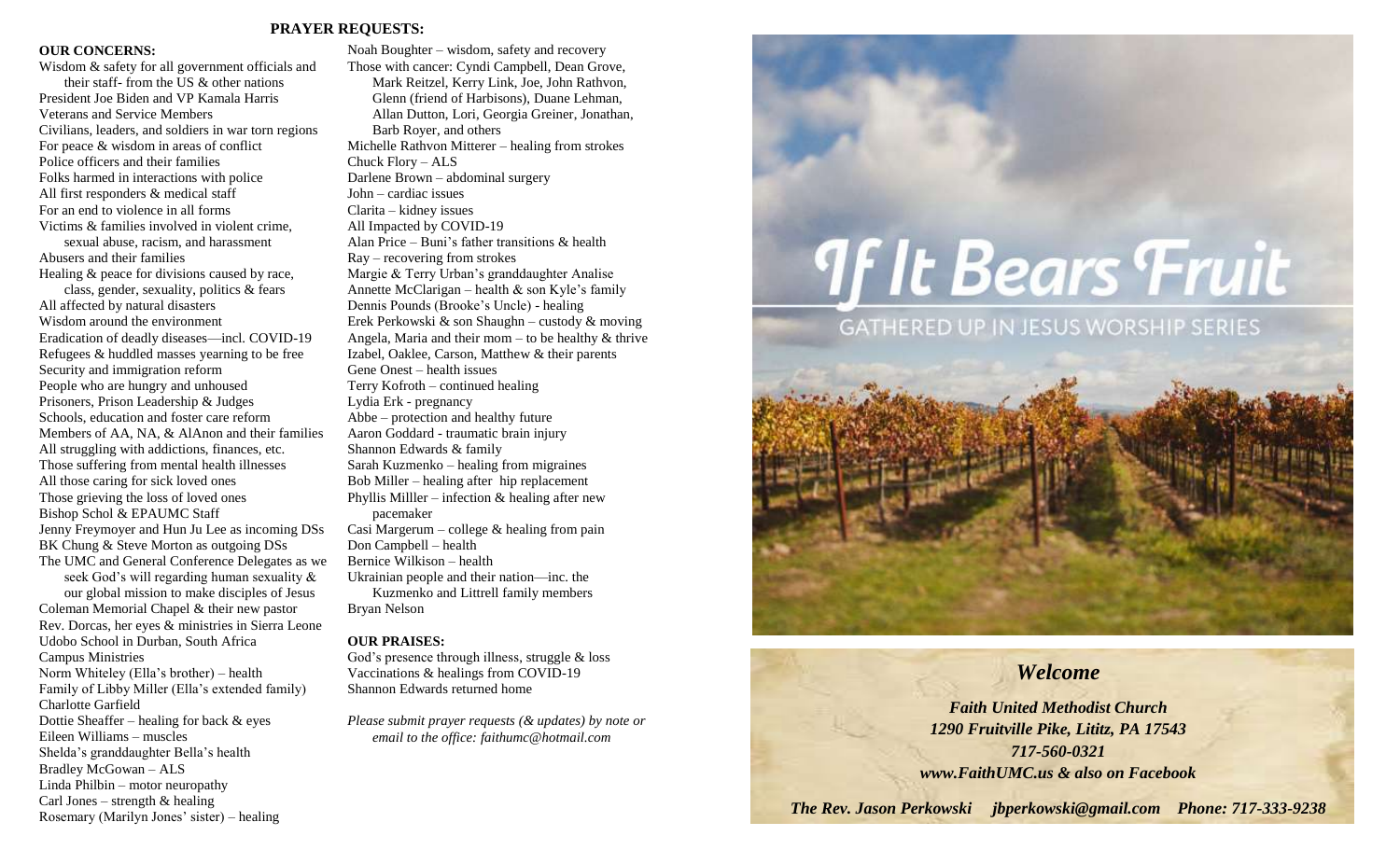## *Faith United Methodist Church*



#### **March 20, 2022 at 10:30 AM – 3 rd Sunday in Lent**



#### **OUR OFFERINGS OF PRAYERS, PRESENCE, GIFTS, SERVICE & WITNESS**

*There are offering plates by the doors to the sanctuary and the altar. You may also give online or by mail.*

**GREETINGS & ANNOUNCEMENTS Michelle Bame & Pastor Jason** *If you're worshipping online, please 'sign in' by commenting on the video & post prayer requests, too.*

#### **A TIME FOR CENTERING & PRAYER**

**\*CALL TO WORSHIP Pastor Jason & God's People**

A great teacher once said, "When Jesus Christ calls us, he bids us come and die" *(Dietrich Bonhoeffer, The Cost of Discipleship)*. We are the people who have responded to this call.

#### **Through Christ, we want to die to the fears that keep us from loving.**

Through Christ, we want to die to the stubbornness that keeps us from sharing our gifts.

**Through Christ, we want to die to seeking our own success and salvation in disregard for the good of all God's children.**

This is God's promise, that if we die with Christ, we will also rise with Christ.

#### **God be praised for the glorious promise of new life in Christ. Alleluia.**

*Ruth C. Duck, in Bread for the Journey, edited by Ruth C. Duck (Pilgrim Press, 1981), 35-36*

| *HYMN                   | Above All                                                                       | <b>MSFPW2 #77</b>    |
|-------------------------|---------------------------------------------------------------------------------|----------------------|
| <b>SCRIPTURE LESSON</b> | <b>Isaiah 55:1-9</b><br>This is the Word of the Lord — <b>Thanks be to God!</b> | <b>Steph Edwards</b> |
| <b>CHILDREN'S TIME</b>  |                                                                                 | <b>Terry Kofroth</b> |
| *HYMN                   | There's a Wideness in God's Mercy                                               | <b>UMH #121</b>      |
| <b>SCRIPTURE LESSON</b> | Psalm $63:1-8$<br>This is the Word of the Lord — <b>Thanks be to God!</b>       | <b>Steph Edwards</b> |
|                         | THE PRAYERS OF GOD'S PEOPLE & THE LORD'S PRAYER                                 | <b>UMH #895</b>      |
| *HYMN                   | Hymn of St Patrick: "Christ Be Beside Me"                                       |                      |

| <b>SCRIPTURE LESSON</b>          | 1 Corinthians 10:1-13<br>This is the Word of the Lord — <b>Thanks be to God!</b> | <b>Steph Edwards</b> |
|----------------------------------|----------------------------------------------------------------------------------|----------------------|
| <b>RECEPTION INTO MEMBERSHIP</b> |                                                                                  | <b>UMH #33-39</b>    |

| NECEL TRANTINIO MEMBEROHI                       |                                                                               | $\mathbf{U}$         |
|-------------------------------------------------|-------------------------------------------------------------------------------|----------------------|
| *HYMN                                           | <b>Blest Be the Tie That Binds</b>                                            | <b>UMH #557</b>      |
| <b>SCRIPTURE LESSON</b>                         | <b>Luke 13:1-9</b><br>This is the Word of the Lord — <b>Thanks be to God!</b> | <b>Steph Edwards</b> |
| <b>SERMON</b>                                   | <b>If It Bears Fruit</b>                                                      | <b>Pastor Jason</b>  |
| *HYMN<br><b>BENEDICTION &amp; SENDING FORTH</b> | Savior, Like a Shepherd Lead Us                                               | <b>UMH #381</b>      |

*\* You are invited to stand*

**Director of Worship:** Shannon Edwards, **Piano:** Dolly Bankert, **The Faith Singers** & **AV Tech:** Dennis Meck, Sr. **Pastor:** The Rev. Jason Perkowski **Ministers:** The People of God

#### *Join us after Worship in the Fellowship Hall for a celebration of Shannon's return and a reception of our new members.*

#### **PRE-REGISTRATIONS are appreciated**:<https://forms.gle/EezjoRzcX1uC5NGn7>*.* **WORSHIP SERVICES ARE ALSO BROADCAST on Facebook & our website.**

**COVID PROTOCOLS:** With the COVID numbers in Lancaster County declining to 21 new cases and 2 deaths per day, Church Council has approved **Faith UMC being "mask optional" for worship services.** We will still be sitting every other row to allow for social distancing. **The back section on the window side of the sanctuary is reserved for people who want to sit with other people who are masked.** Leaders of meetings and individual groups will have the authority to decide their own mask policy.

**OFFICE COMMUNICATION:** Hours vary, so please contact us directly to see when we are available. Messages left on the office phone, 717-560-0321 or email: [faithumc@hotmail.com,](mailto:faithumc@hotmail.com) will be checked from Monday through Friday. In case of an emergency contact Pastor Jason at 717-333-9238 or [jbperkowski@gmail.com](mailto:jbperkowski@gmail.com) and leave a *detailed message*. Pastor Jason is spending time with family from Friday Noon through Saturday. Please be patient if he doesn't respond to non-emergency calls during those times.

**JUNIOR CHURCH BY ZOOM VIDEO CHAT – SUNDAYS AT 9 AM for 3 year old-4 th grade kids.** We send families the Zoom link and other resources—*contact the office if interested*.

**YOUTH GROUP, SUNDAYS, 5-7 PM** at Faith UMC. 5<sup>th</sup>-12<sup>th</sup> graders are invited. Sign up in the hall or by *contacting the office to volunteer to be the 2nd adult for the evening and/or provide a snack or light dinner.* **Youth go to Gretna Glen Camp today from 2:30-6pm.** *Permission slips required***.**

**CHATTING CLUB: MONDAYS AT 7 PM BY ZOOM –** We will be participating in The Power of Faith training. *See the article on the next page and use this registration link to sign up:* **<https://secure.everyaction.com/wDF-AY4B3kOnPu1zjJ0hvQ2>**. You will be sent a link to the training.